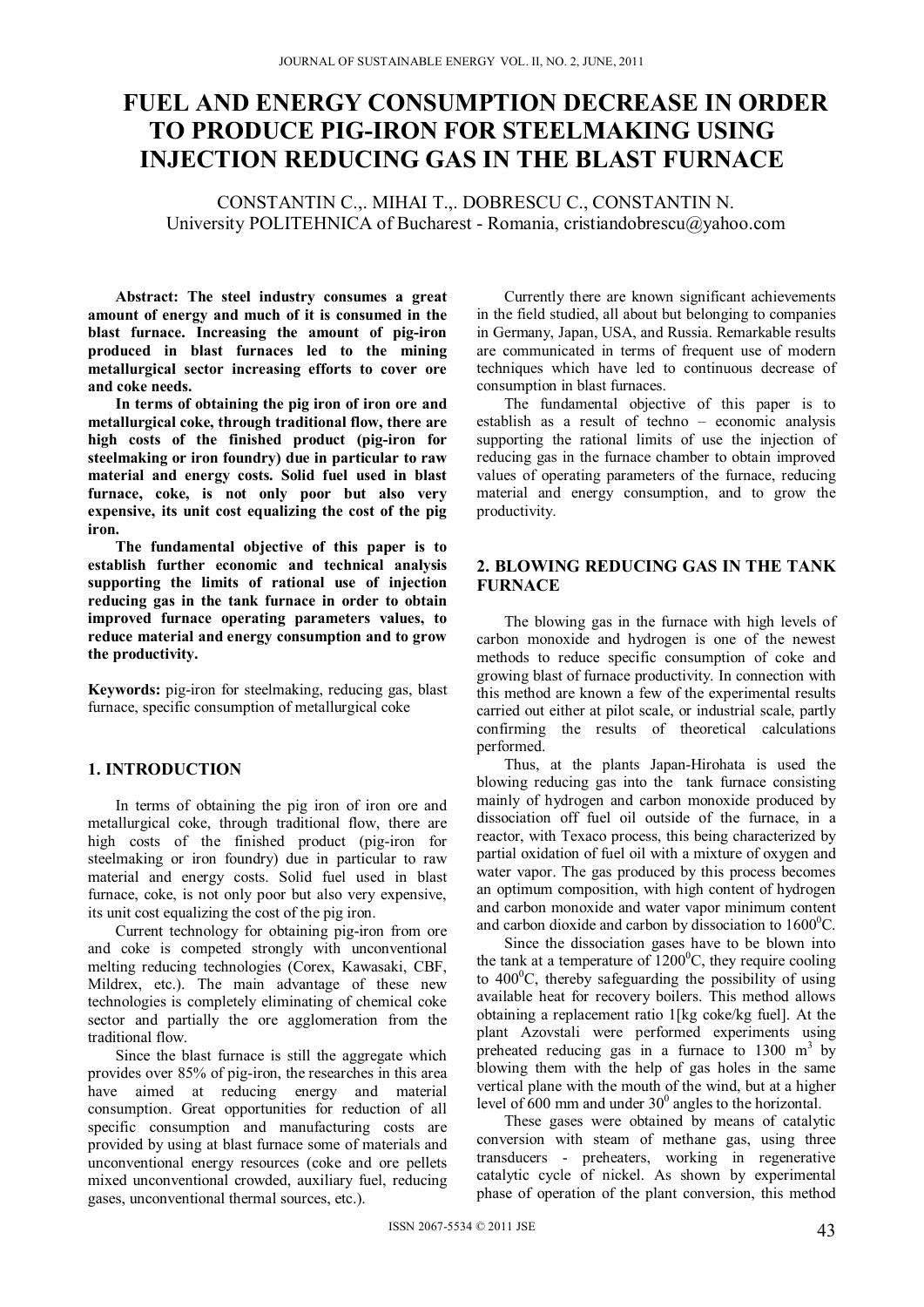has some critical shortcomings and cannot be recommended for application to the furnace on industrial scale.

Experimental batches performed in the blast furnaces have confirmed the prospect of the blowing with preheated reducing gas and the urgent need to develop more effective methods to achieve them. In some subsequent experiments, the preheated reducing gas was introduced into the crucible of the blast furnace through a complex installation of blast holes with separate channels for gas and air, but associated with a single cooler.

The main deficiencies of this installation proved to be weight and gauges too large of the complex holes and some design flaws related to the length of the gas nozzle. Settling a reference period of the methane gas blowing, and one combined injection with methane gas and reducing gas, could be appreciate that while methane gas has been completely replaced with a reducing gas, the blast furnace productivity was increased by 9,2% and specific coke consumption decreased by 2,6%, and compared the combined use of methane gas and reducing the productivity increased by 0,4% while the specific coke consumption decreased by 3,5%. Tests of experimental furnace at L'Airba have showed that the combined injection of the etalaj gas conversion and the fuel oil through the main mouths have the additive effects.

This technique allowed reducing coke consumption of 275 [kg / t pig-iron] but attempts were allowed to answer at questions relating to increasing the production and penetration of conversion gas and into a large size furnace. At the same time as many indices can achieve an increase in the blast furnace productivity.

Economic conclusions show that an index replacement  $0.25$  [kg coke /m<sup>3</sup>gas], the maximum which can be get in an industrial the furnace may already have advantages. It may provide in on not too distant future, getting very low coke consumption. All new decreases of coke consumption can be achieved only by replacing the fuel with others that will be less expensive and available in greater quantity. Should we always consider the relative prices of different types of energy prices that it can change unpredictably over time. It is therefore necessary to know that there are other technical possibilities and economic examination of the results that they can result in conditions of the moment.

The injection at the bottom of the tank of a hot gas conversion, containing about 90% hydrogen plus carbon monoxide, should enable the strong growth of the shown reductions. Best place for this injection will be the recovery area where the temperature does not allow carbon to react on Bell-Boudoard reaction.

If it is reached at reduction, virtually all iron oxides in solid, this Bell -Boudoard reaction is completely suppressed in inside the furnace. It thus saves a large amount of carbon reduction and thermal needs of the work area at which the endothermic reactions are strongly reduced.

The calculations allow to be made gains of coke achievable due to the injection of reducing gas in the tank. It can be said that the among various possible techniques, the combined injections of reducing etalaj gas and fuel oil in the wind mouths is a very interesting opportunity to further reduce consumption of the coke in the blast furnace. This has been clearly demonstrated. The economic calculations show that this process can be perfectly profitable in many circumstances, there remains only to prove the validity of test results for transposition of the industrial furnace.

The plan to inject the hot gas conversion, is situated at 3,6 m height etalaj's i.e. above the plane wind mouth. The injection is done through the mouths of wind, which have cooling circuits, these mouths of wind are in equal numbers with mouths and blowers are powered by an annular pipe.

The distance between the overheated furnace and pipeline allows placing an isolation valve, the valve instead of hot air. The conversion gases intrusion inside the furnace is good and it depends on the amount of gas injected.

It is a known method of obtaining reducing gases from methane converted to  $CO<sub>2</sub>$  and  $H<sub>2</sub>O$ , the reducing gas with low content of  $CO<sub>2</sub>$  and  $H<sub>2</sub>O$ .

It was calculated the effect that it will have on the operation of the furnace, blowing reducing gases on the basis of tank, gases produced by methane conversion with recycled blast furnace gas.

Figure 1 shows schematically the balance and the chemical composition of the gas in case the furnace operation under these conditions, at a  $1000^{\circ}$ C temperature of insufflated furnace the gas.

Comparing the results of obtained calculations with those from normal operation of a furnace (using methane blowing through the wind mouths) results that we get a coke economy, about 100 [kg/t pig-iron], and increase the furnace productivity by 10%. The process was studied in an experimental facility consisting of a furnace equipped with loading mechanisms, two air cowpers, two converters for the catalytic regeneration with methane of recycled gas and related facilities for air insufflations, purification and gas recirculation, measuring and control devices.

In most blast at the tank furnace, the recirculated and regenerated blast furnace gas so as to the oxidation rate of gas  $(CO_2 + H_2O) / (CO + H_2O + CO_2 + H_2) = 9\%$  and assuming a degree of use  $(CO + H_2)$  wüstit's at 25%, calculations show:

- the replacement ratio of coke with a reducing gas (including nitrogen), instilled in the tank is about 0,084 [kg coke /  $Nm^3$ ], or about 0,140 [kg coke/ $Nm^3$ ] (CO +  $CO<sub>2</sub> + H<sub>2</sub>O + H<sub>2</sub>$ ;

- the replacement ratio of coke used in the regeneration of a natural gas furnace gas from 0,7 to 0,75 [kg coke/Nm<sup>3</sup>CH<sub>4</sub>], compared to about 0, 57 [kgcoke/Nm<sup>3</sup>CH<sub>4</sub>], that would instill only converted to methane and water vapor with the same degree of oxidation.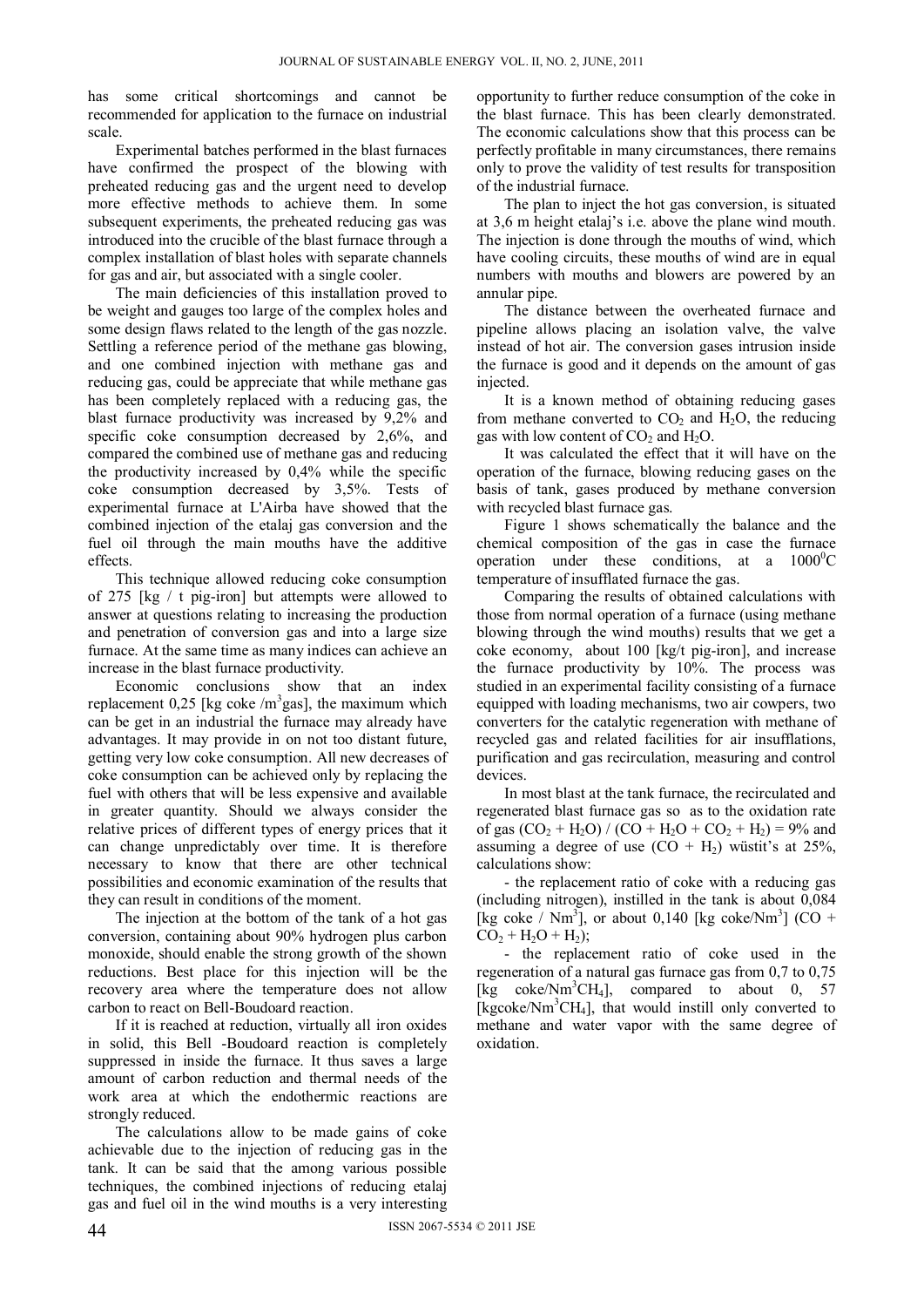

**Figure.1. The blast furnace material balance when using reducing gas in the tank furnace**

## **3. AVERAGE INDICATORS FOR REDUCING GAS BLAST FURNACE OPERATION.**

**A.** Indicators that characterize production were calculated and are as follows:

A.1. the average daily expressed in [t pigiron/calendar days];  $P_c = 345,787$  [t pig-iron / calendar days]

**A.2.** the average daily expressed in [t pig-iron/actual days];  $P_{\text{ef}}$  = 348,417 [t pig-iron/actual days]

**A.3.** the average hourly rate expressed in [t pig-iron/ h];  $P_h = 14,517$  [t pig-iron/ h]

A.4. Index of use of the furnace [t pig-iron/m<sup>3</sup> actual days];  $I_u = P_{ef} / Vu = 348,417/250 = 1, 4$  [t pig-iron/m<sup>3</sup> actual days].

**B.** Operating intensity:

**B.1.** Technical coke combustion intensity  $I_a$  =  $K_t$ P/VuNef [t<sub>coke</sub>/m<sup>3</sup> actual days],

Where P - total production of pig iron,  $P = 10719$ , 4 [t pig-iron/31 days]

Nef - number of days actually working, Nef = 30,766

 $I_a = 575$ ,  $2 * 10719$ ,  $4 / (250 * 30,766) = 801,638$ [kg/m<sup>3</sup> actual days] = 0, 8017 [t/ m<sup>3</sup> actual days]

**B.2.** Equivalent intensity of coke combustion  $I_{k, CH4}$  $= 1$ 

 $K_e = K_t + I_{k, CH4} * Q_{CH4} = 575, 2 + 80, 3 = 655, 5$  [kg coke ec.]

 $I_a = K_e * P / (Vu * Nef)$  [t coke ec. /m<sup>3</sup> actual days]

 $I_a = 655$ , 5  $*$  10719, 4 / (250  $*$  30,766) = 913, 55 [kg  $\csc \sqrt{m^3}$  actual days]

 $I_a = 0.91355$  [t coke ec. /m<sup>3</sup> actual days]

**C.** Charging:

Charging remains largely the same as the functioning without reducing gas. It will change the specific fuel consumption and charging unit.

**C.1.** Net charge (M),  $M = 2089,615$  [kg]

**C.2.** the removal of iron (s),  $s = 1/M * 100 = 1 / 2$ ,  $089615 * 100 = 47.86\%$ 

**C.3.** Setting the boot drive

- Charging scheme used: KM

- Net volume of skip:  $Vu = 4$ ,  $5 [m<sup>3</sup>]$ 

It is considered that is used an skips for coke with  $\gamma$  $k = 500$  [kg/m<sup>3</sup>] (for technological coke)

- Weight skip with technological coke,  $G_{\text{kthl}} = 405$  \*  $500 = 2250$  [kg / UI]

- Technological coke consumed per ton pig-iron:

1)  $K_{\text{th}} = 100K_t/100$ -w

2) K<sub>thl</sub> = 575, 2\*100/ (100 - 6.059) = 612, 3 [Kg /t pig-iron]

- The amount of iron obtained from a charging unit:  $G<sub>kth</sub> / K<sub>th</sub> = 2250/612, 3 = 3,68$  [t pig-iron / UI]

- The amount of pig-iron and ore loading unit. For calculating used the specific consumption:

- Krivoi Rog Ore G<sub>MK-R</sub> = 459, 83  $*$  3, 68 = 1692, 18  $[kg / UI]$ 

- Indian ore gross  $G_{M1b} = 529$ , 134  $*$  3.68 = 1947, 22 [kg / UI]

- Indian ore screening  $G_{\text{Mlc}} = 23$ ,  $8 * 3$ ,  $68 = 87$ , 584 [kg / UI]

-Krivoi Rog pellets Gp =  $322, 695 * 3, 68 = 1187, 52$  $[kg/U]$ 

- Iacobeni ore G<sub>MI</sub> = 19, 665  $*$  3, 68 = 72, 37 [kg / UI]

 $1$ SSN 2067-5534 © 2011 JSE 45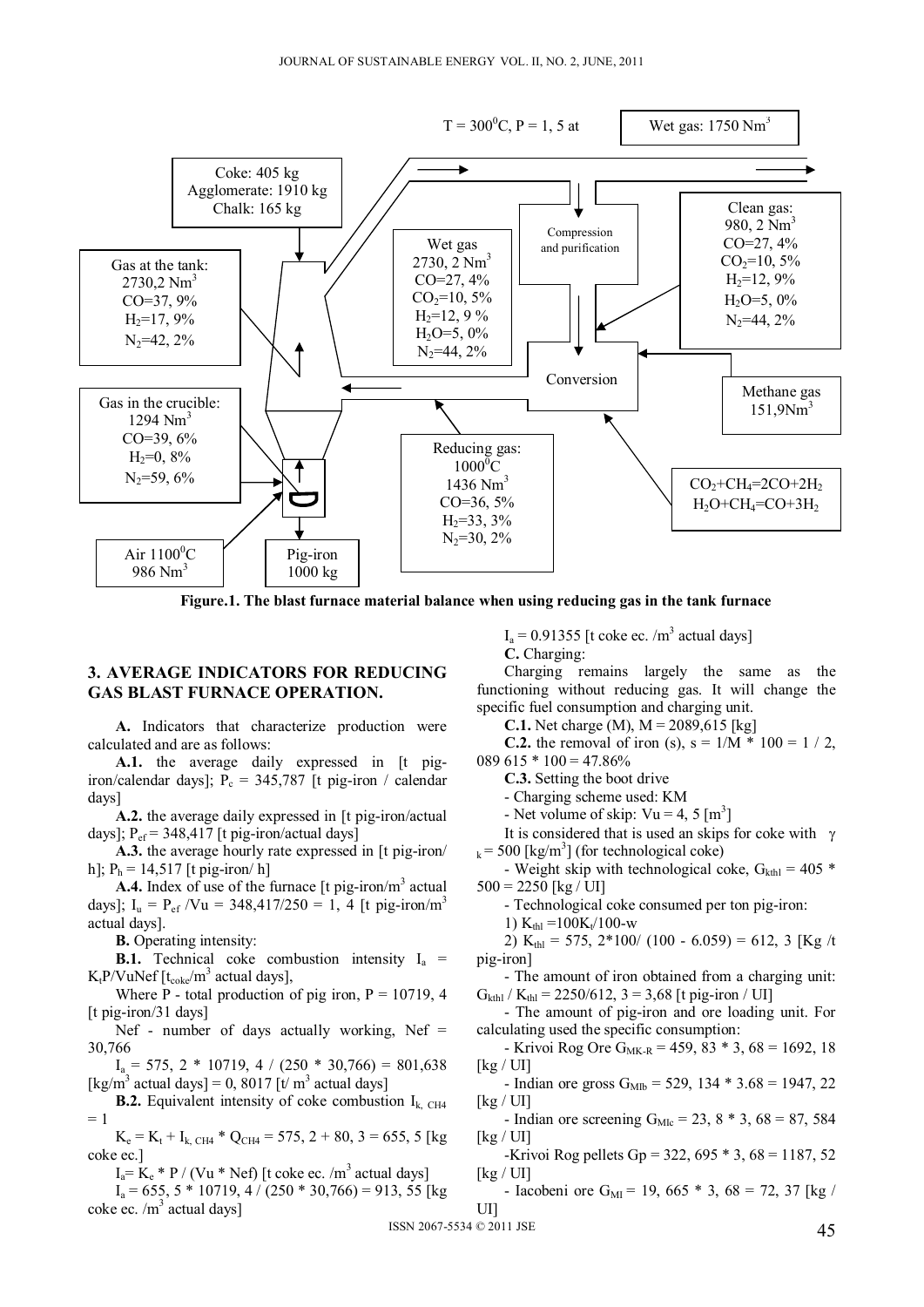-Indian ore sorting  $G_{MIs} = 260$ ,  $22 * 3$ ,  $68 = 957$ , 61 [kg / UI]

- Iron ore  $G_{\text{MT}} = 30$ , 04  $*$  3, 68 = 110, 55 [kg / UI]

- Agglomerate G<sub>AH</sub> = 98, 466  $*$  3, 68 = 362, 36 [kg / UI]

- Pig-iron waste G<sub>D</sub> = 16, 92  $*$  3, 68 = 62, 27 [kg / UI]
	- Fluff G<sub>S</sub> = 19, 425  $*$  3, 68 = 71, 49 [kg / UI]
	- Chalk Gc = 309, 42  $*$  3, 68 = 1138, 67 [kg / UI]
- Technological coke  $G_{\text{kthl}} = 612, 3 * 3, 68 = 2250$  $\left[\text{kg}/\text{UI}\right]$
- Total charging (ore  $+$  coke  $+$  chalk) Mtot = 9939, 824 [kg / UI]

#### **Volume occupied by the material of the load:**

- Krivoi Rog ore  $V_{Mk-R} = G_{MK-R} / \gamma_{Mk-R} = 1,69218 /$  $2, 0 = 0, 847$  [m<sup>3</sup>]

- Indian ore gross  $V_{\text{Mlb}} = G_{\text{Mib}} / \gamma_{\text{Mib}} = 1,94722 / 2,5$  $= 0, 779$  [m<sup>3</sup>]

- Indian ore screening  $V_{\text{Mic}} = G_{\text{Mic}} / \gamma_{\text{Mic}} = 0$ , 087584  $/ 2, 5 = 0, 036$  [m<sup>3</sup>]

- Krivoi Rog pellets  $V_{PK-R} = G_{Pk-R}/\gamma_{Pk-R} = 1, 18752 /$  $2, 5 = 0, 476 \,[\text{m}^3]$ 

- Iacobeni ore V<sub>MI</sub> = G<sub>MI</sub> /  $\gamma_{\text{MI}} = 0$ , 07237/ 1, 85 = 0,  $04 [m^3]$
- Indian ore sorting  $V_{\text{Mis}} = G_{\text{MIs}} / \gamma_{\text{MIs}} = 0$ , 95761 / 2,  $5 = 0, 384$  [m<sup>3</sup>]

- Iron ore  $V_{\text{MT}} = G_{\text{MT}} / \gamma_{\text{MT}} = 0$ , 11055 / 1, 85 = 0, 06  $\left[\text{m}^3\right]$ 

- Agglomerate V<sub>AH</sub> = G<sub>AH</sub> /  $\gamma_{AH}$  = 0, 36236 / 1, 85 =  $0, 196 \,[\mathrm{m}^3]$ 

- Pig-iron waste  $V_D = G_D / \gamma_D = 0$ , 06227 / 4 = 0, 016  $\left[\text{m}^3\right]$ 

- Fluff  $V_s = G_s / \gamma_s = 0, 07149 / 5 = 0, 015 [m^3]$ 

- Chalk  $V_C = G_C / \gamma_C = 1, 13867 / 1, 6 = 0, 712 [m^3]$
- Technological coke Vkthl =  $G_{\text{kth}}$  /  $\gamma_{\text{kth}}$  = 2, 250 / 0,
- $5 = 4, 5 \,[\mathrm{m}^3]$ 
	- **Total volume** = 8, 061  $[m^3]$

It follows that the charging scheme remains the same: KM

**C.4.** Specific consumptions of technical coke.

- Specific consumption of technical coke  $K_t = 575$ , 2 [kg / t pig-iron]

- Specific consumption of technology coke Kthl =  $100K_t / (100-w) = 612$  [kg / t pig-iron]

- Specific consumption of supply coke

 $K_S = Kthl + powder$ ;  $K_S = 643$ , 09 [kg / t pig-iron]

- Specific consumption of natural gas  $Q_{CH4} = 80$ , 3 [Nm<sup>3</sup>/t pig-iron]

- Specific consumption of reducing gas  $Q_{\text{G,R}} = 558$ , 055 [ $Nm^3/t$  pig-iron]

**C.5.** Percentage of agglomerate and pellets:

- Total consumption of ferrous raw materials: 1780, 195 [kg / t pig-iron]…100%

- Specific consumption of agglomerate: 98, 466 [kg / t pig-iron] ... 5, 53%

- Specific consumption of pellets: 322, 695 [kg / t pig-iron] ... 18, 127%

- Specific consumption of ore…76, 343%

**D.** Operating Parameters

- Blast furnace gas flow [Nm<sup>3</sup>/t pig-iron]  $Q_{gas}$  = 3059, 04 [Nm<sup>3</sup>/t pig-iron] - Air flow calculated  $[Nm^3/t$  pig-iron]: - Air humidity:  $Q_{ab} = 1802, 27$  [Nm<sup>3</sup>/t pig-iron] - Dry air:  $Q_{da} = 1784, 27$  [Nm<sup>3</sup>/t pig-iron] - Calculate air flow [Nm<sup>3</sup>/h]  $Q_{af} = 1802$ , 27 [Nm<sup>3</sup>/t] pig-iron] \*14, 517 [t pig-iron  $/h$ ] = 26164 [Nm3  $/h$ ] - Air flow  $[Nm^3/m^3]$  useful volume and minutes]  $Q_a$ =  $26164 / 69.250 = 377,81$ - Hot air temperature: ta =  $1064.5^{\circ}$  C - Insufflations temperature for the reducing gas:  $t_{GR}$  $= 1000^0C$ - Blowing air pressure: Pa = 689,7 [mmHg] - Gas flow [Nm<sup>3</sup>/h] Q<sub>CH4</sub> = 80, 3 [Nm<sup>3</sup>/t pig-iron] \* 14, 517 [t pig-iron / h] = 1166  $[Nm^3 / h]$ - Characteristics of slag and pig-iron remain unchanged. - Characteristics of blast furnace gas: - The quantity of blast furnace gas [Nm<sup>3</sup>/h]  $Q_{bf}$  = 3059.04 [Nm<sup>3</sup>/t pig-iron] \* 14, 517 [t pig-iron/ h] = 44408  $[Nm^3/h]$ - Blast furnace gas temperature:  $tg = 350^{\circ}C$ - Blast furnace gas composition (% volume)  $CO =$ 25, 128%,  $CO_2 = 14$ , 193%,  $CH_4 = 0$ , 587%,  $H_2 = 7$ , 561%,  $N_2 = 52, 531\%$ **E.** Balance data **E.1.** Passing manganese in pig-iron (%) [Mn] /  $\langle Mn \rangle_{\rm all} = (7, 2 / 10, 424) * 100 = 65,08\%$ **E.2.** Index distribution of sulfur  $L_{S (nec)} = 29, 8$  $L_s = (S) / [S] = 1, 135 / 0, 03 = 37, 8$ **E.3.** Yield carbon monoxide  $\eta_{CO} = CO_{2R.i.}$  \* 100 /  $(CO_{2R.i.} + CO_f)$ Where:  $\text{CO}_f = \text{COg.f.} - \text{COM.}v.$  [Nm<sup>3</sup>] = 768, 65-2, 4  $= 766, 25$  [Nm<sup>3</sup>]  $\eta_{\text{CO}}$  = 360.58\*100/ (360.58+766.25)  $\approx$ 32% **E.4.** Hydrogen yield  $\eta$ H2 = H<sub>2R i</sub> \* 100/H<sub>2 all</sub> =7, 337 \* 100/29, 35 = 25% **E.5.** Total heat consumption  $Q_h$ = 3272, 335  $*$  10<sup>3</sup> [Kcal / t pig-iron] **E.6.** The difference in balance:  $248$ ,  $523 * 10<sup>3</sup>$  [Kcal] / t pig-iron] = 7, 586  $[%]$ **E.7.** Thermal yield of the blast furnace  $\eta_t = Qu * 100 / Qint, [\%]$  $Qu = 2554, 066 * 10<sup>3</sup>$  [Kcal / t pi-iron]  $\eta_t = 2554, 066 * 10^3 * 100 / 3272, 335 * 10^3 = 78\%$ 

**E.8.** Carbon yield of the blast furnace

For this case (insufflations reducing gases) is not calculated.

#### **4. ECONOMIC CONCLUSIONS**

The reducing gases were obtained from the process of catalytic conversion of methane gas with carbon dioxide and water vapor from the recirculated furnace gas. For economic calculation was considered that the daily average production and the volume index remain unchanged although it may provide an increase in production due to lower average daily volume of gases from the crucible.